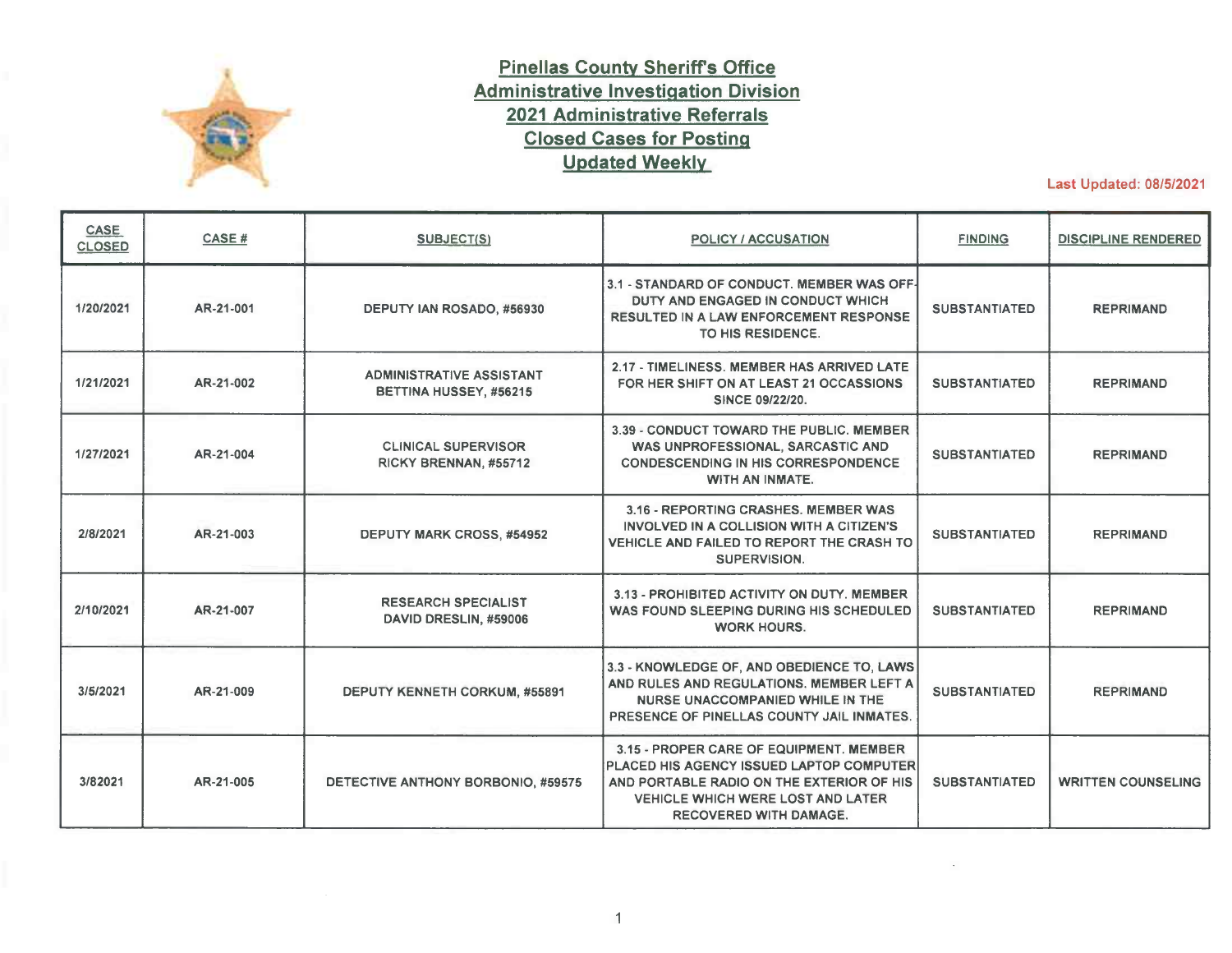| CASE<br><b>CLOSED</b> | CASE #    | <b>SUBJECT(S)</b>                                                            | <b>POLICY / ACCUSATION</b>                                                                                                                                                                     | <b>FINDING</b>       | <b>DISCIPLINE RENDERED</b> |
|-----------------------|-----------|------------------------------------------------------------------------------|------------------------------------------------------------------------------------------------------------------------------------------------------------------------------------------------|----------------------|----------------------------|
| 3/9/2021              | AR-21-006 | DEPUTY CHRISTOPHER VOYER, #59057                                             | 3.4(D) - PERFORMANCE OF DUTY. WHILE<br>INSTRUCTING THE MEMBER FAILED TO VERIFY A<br>TRAINING ANTENDEE WAS PROVIDED CORRECT<br>AMMUNITION. USE RESULTED IN DAMAGE TO<br><b>AGENCY PROPERTY.</b> | <b>SUBSTANTIATED</b> | <b>REPRIMAND</b>           |
| 3/9/2021              | AR-21-008 | <b>CHILD PROTECTION INVESTIGATOR</b><br>NICOLE STANLEY, #60105               | 3.4(D) - PERFORMANCE OF DUTY. MEMBER<br><b>FAILED TO COMPLETE CASE RELATED</b><br><b>DOCUMENTATION WITHIN TIMEFRAMES</b><br><b>ESTABLISHED BY POLICY.</b>                                      | <b>SUBSTANTIATED</b> | <b>REPRIMAND</b>           |
| 3/12/2021             | AR-21-010 | <b>FAMILY SUPPORT SERVICES WORKER DEANNA</b><br><b>HOBSON, #60178</b>        | 3.3 - KNOWLEDGE OF, AND OBEDIENCE TO, LAWS<br>AND RULES AND REGULATIONS. MEMBER<br><b>CONDUCTED AN UNAUTHORIZED COMPUTER</b><br>INQUIRY.                                                       | <b>SUBSTANTIATED</b> | <b>WRITTEN COUNSELING</b>  |
| 3/15/2021             | AR-21-016 | <b>CORPORAL GILBERTO PEREZ, #57156</b>                                       | 3.3 - KNOWLEDGE OF, AND OBEDIENCE TO, LAWS<br>AND RULES AND REGULATIONS. MEMBER<br><b>ACCIDENTALLY DISCHARGED HIS ELECTRONIC</b><br><b>CONTROL WEAPON.</b>                                     | <b>SUBSTANTIATED</b> | <b>WRITTEN COUNSELING</b>  |
| 3/22/2021             | AR-21-015 | DEPUTY JOSEPH ROBINSON, #58520                                               | 2.17 - TIMELINESS, MEMBER HAS ARRIVED LATE<br>FOR HIS SHIFT ON SIX OCCASIONS SINCE 10/15/20                                                                                                    | <b>SUBSTANTIATED</b> | <b>REPRIMAND</b>           |
| 3/25/2021             | AR-21-014 | DEPUTY JAMES WILHELM, #56466                                                 | 3.3 - KNOWLEDGE OF, AND OBEDIENCE TO, LAWS<br>AND RULES AND REGULATIONS. MEMBER<br>ACCIDENTALLY DISCHARGED HIS ELECTRONIC<br><b>CONTROL WEAPON.</b>                                            | <b>SUBSTANTIATED</b> | <b>WRITTEN COUNSELING</b>  |
| 3/26/2021             | AR-21-013 | <b>LICENSED PRACTICAL NURSE</b><br>JANIS MCKIEL, #59672                      | 3.4(D) - PERFORMANCE OF DUTY. MEMBER<br><b>FAILED TO RESPOND TO AN INMATE MEDICAL</b><br><b>COMPLAINT REPORTED BY A DETENTION</b><br>DEPUTY.                                                   | <b>SUBSTANTIATED</b> | <b>REPRIMAND</b>           |
| 3/29/2021             | AR-21-017 | <b>CORPORAL SHAWN BRINSON, #58505</b><br><b>DEPUTY EUGENE SNITKO, #58643</b> | 3.31(D) - FAILING TO SUBMIT PROPERLY WRITTEN<br>REPORTS. MEMBERS FAILED TO DOCUMENT<br>THEIR INVOLVEMENT IN AN INCIDENT WITH AN<br>INMATE.                                                     | <b>SUBSTANTIATED</b> | REPRIMAND                  |
| 3/31/2021             | AR-21-018 | DETECTIVE DENNIS CURTIN, #58373                                              | 3.15 - PROPER CARE OF EQUIPMENT. MEMBER<br><b>LOST HIS AGENCY ISSUED ELECTRONIC</b><br><b>CONTROL WEAPON.</b>                                                                                  | <b>SUBSTANTIATED</b> | <b>WRITTEN COUNSELING</b>  |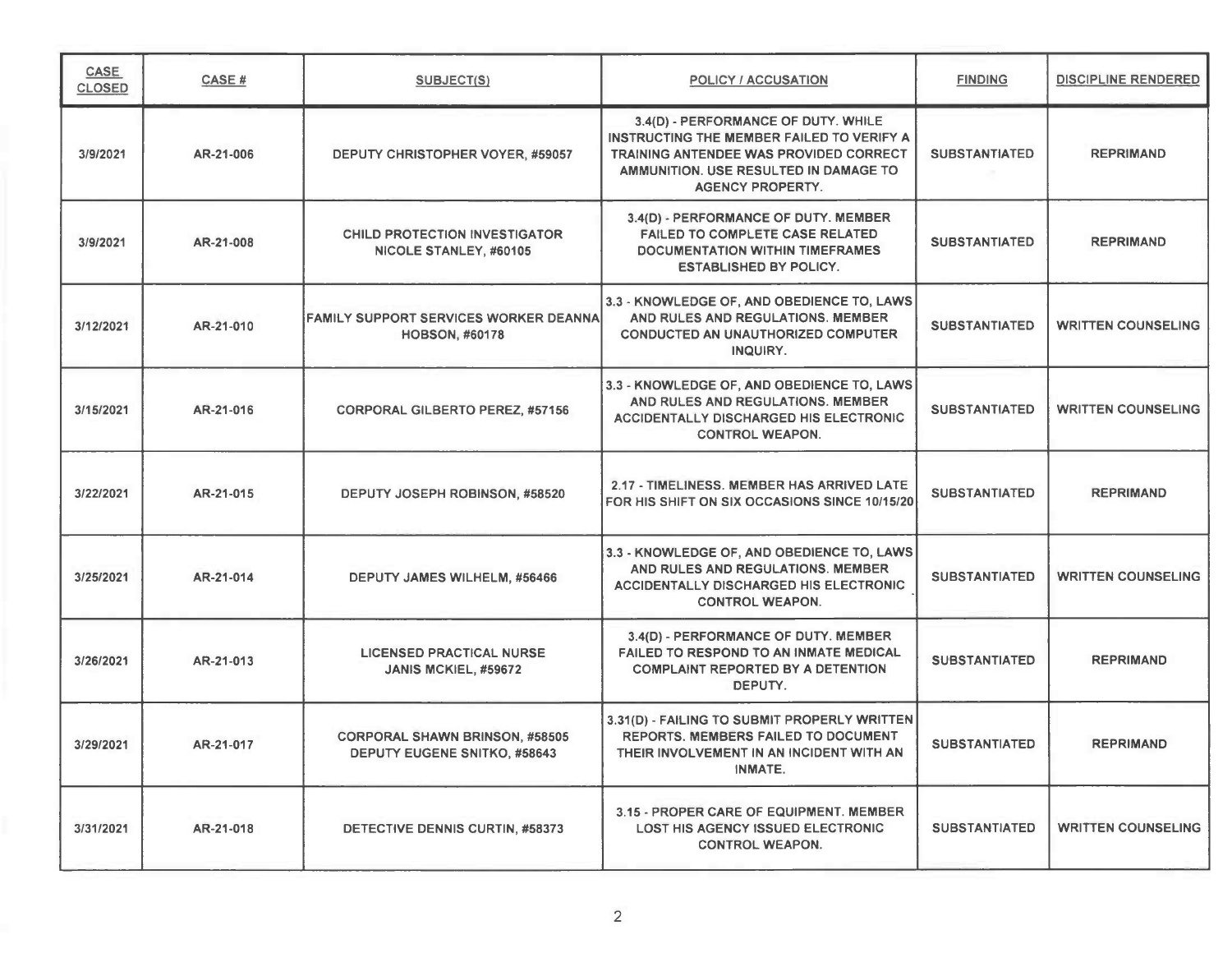| <b>CASE</b><br><b>CLOSED</b> | CASE#     | SUBJECT(S)                                                            | POLICY / ACCUSATION                                                                                                                                                                        | <b>FINDING</b>       | <b>DISCIPLINE RENDERED</b> |
|------------------------------|-----------|-----------------------------------------------------------------------|--------------------------------------------------------------------------------------------------------------------------------------------------------------------------------------------|----------------------|----------------------------|
| 4/1/2021                     | AR-21-012 | <b>LICENSED PRACTICAL NURSE</b><br>REGINALD JOSEPH, #58131            | 3.4(D) - PERFORMANCE OF DUTY. MEMBER<br><b>FAILED TO FOLLOW ESTABLISHED PROCEDURES</b><br>WHILE ADDRESSING A PATIENT'S MEDICAL<br><b>COMPLAINT.</b>                                        | <b>SUBSTANTIATED</b> | <b>WRITTEN COUNSELING</b>  |
| 4/29/2021                    | AR-21-023 | <b>CORPORAL THOMAS CASSIDY, #58636</b><br>DEPUTY HUNTER STOUT, #60156 | 3.4(D) - PERFORMANCE OF DUTY. MEMBERS DID<br>NOT AUTHOR A WRITTEN REPORT OR NOTIFY<br>CHAIN OF COMMAND OF INMATE FIGHT.                                                                    | <b>SUBSTANTIATED</b> | <b>REPRIMAND</b>           |
| 5/3/2021                     | AR-21-019 | <b>LICENSED PRACTICAL NURSE</b><br>ALANNA SPINACI, #60378             | 3.39 - CONDUCT TOWARD THE PUBLIC. MEMBER<br>ENGAGED IN A VERBAL ARGUMENT WITH AN<br>INMATE AND CALLED THE INMATE A PROFANE<br>NAME.                                                        | <b>SUBSTANTIATED</b> | <b>WRITTEN COUNSELING</b>  |
| 5/3/2021                     | AR-21-022 | DEPUTY HERBERT PORRATA, #60304                                        | 3.3 - KNOWLEDGE OF, AND OBEDIENCE TO, LAWS<br>AND RULES AND REGULATIONS. MEMBER<br><b>ACCIDENTALLY DISCHARGED HIS ELECTRONIC</b><br><b>CONTROL WEAPON.</b>                                 | <b>SUBSTANTIATED</b> | <b>WRITTEN COUNSELING</b>  |
| 5/13/2021                    | AR-21-011 | <b>LICENSED PRACTICAL NURSE</b><br>JANE DESANTO, #56255               | 3.4(D) - PERFORMANCE OF DUTY. MEMBER<br>ALLOWED AN INMATE COMPLAINANING OF A<br><b>MEDICAL CONCERN TO REMAIN IN THEIR</b><br><b>CURRENT HOUSING.</b>                                       | <b>SUBSTANTIATED</b> | <b>WRITTEN COUNSELING</b>  |
| 5/14/2021                    | AR-21-020 | SERGEANT JAMES ARNTZ, #55450                                          | 3.31(F) - FAILURE TO PROPERLY SUPERVISE.<br>MEMBER FAILED TO PROPERLY SUPERVISE A<br>SUBORDINATE MEMBER WHO ENGAGED IN THE<br><b>PURSUIT OF A VEHICLE.</b>                                 | <b>SUBSTANTIATED</b> | <b>REPRIMAND</b>           |
| 5/17/2021                    | AR-21-025 | <b>DEPUTY CARLOS PURCHADES, #60154</b>                                | 3.15 - PROPER CARE OF EQUIPMENT. MEMBER<br><b>FAILED TO SECURE HIS PERSONALLY OWNED</b><br>VEHICLE, RESULTING IN THE THEFT OF HIS<br><b>AGENCY CREDENTIALS.</b>                            | <b>SUBSTANTIATED</b> | <b>WRITTEN COUNSELING</b>  |
| 5/25/2021                    | AR-21-021 | <b>DEPUTY JONATHAN MCMANIS, #56128</b>                                | 3.1 - STANDARD OF CONDUCT. MEMBER MADE<br>INAPPROPRIATE COMMENTS WHILE ATTENDING<br>TRAINING.                                                                                              | <b>SUBSTANTIATED</b> | <b>REPRIMAND</b>           |
| 6/1/2021                     | AR-21-028 | SERGEANT JAMES BRUECHNER, #54400                                      | 3.31(F) - FAILURE TO PROPERLY SUPERVISE.<br>MEMBER FAILED TO PROPERLY SUPERVISE A<br>SUBORDINATE MEMBER, WHICH RESULTED IN A<br><b>CRIMINAL INVESTIGATION BEING HANDLED</b><br>IMPROPERLY. | <b>SUBSTANTIATED</b> | <b>REPRIMAND</b>           |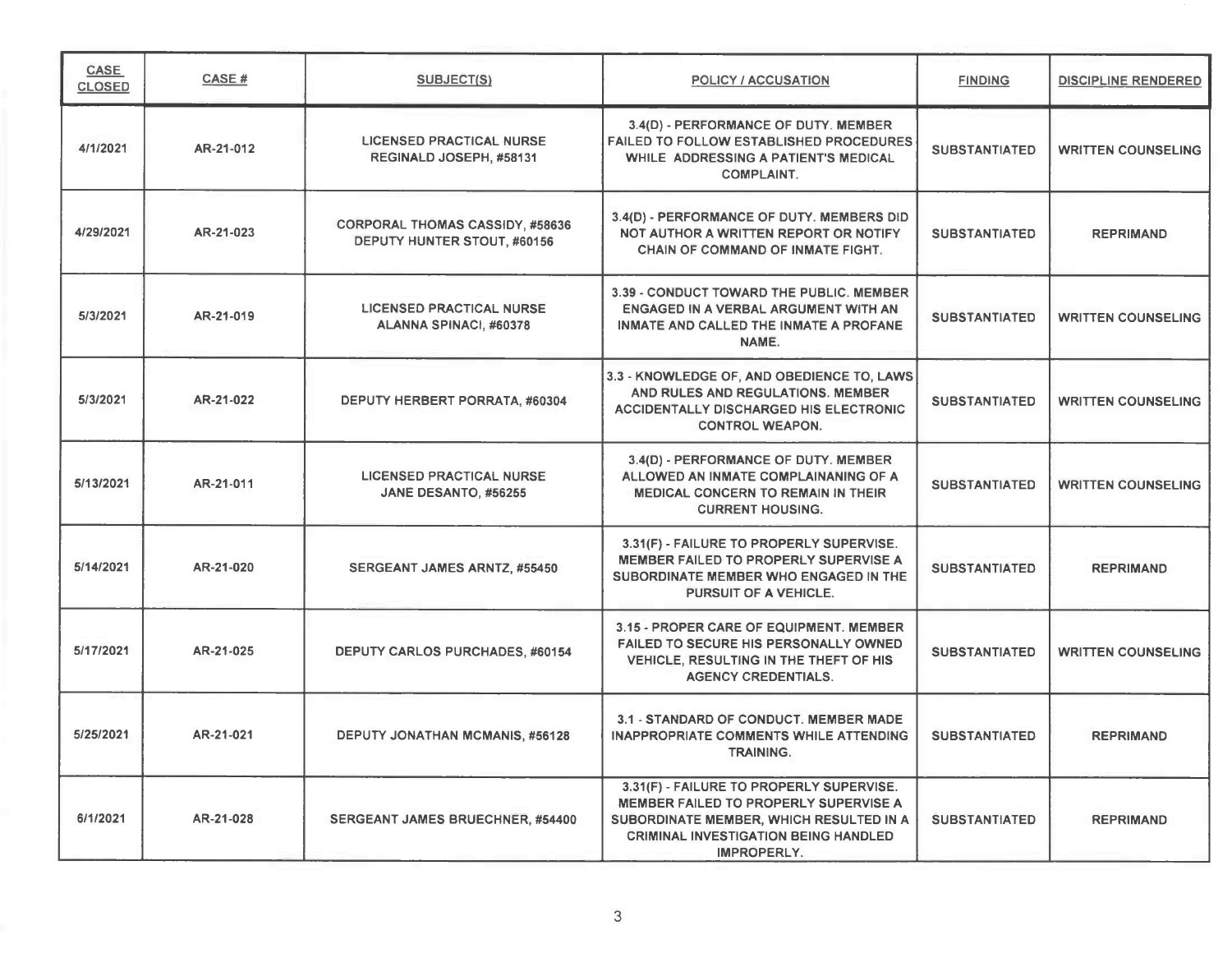| <b>CASE</b><br><b>CLOSED</b> | CASE#     | <b>SUBJECT(S)</b>                                                    | <b>POLICY / ACCUSATION</b>                                                                                                                                             | <b>FINDING</b>       | <b>DISCIPLINE RENDERED</b> |
|------------------------------|-----------|----------------------------------------------------------------------|------------------------------------------------------------------------------------------------------------------------------------------------------------------------|----------------------|----------------------------|
| 6/2/2021                     | AR-21-029 | JUVENILE ELECTRONIC MONITORING<br>SPECIALIST PAUL HICKS, #56223      | 3.4(D) - PERFORMANCE OF DUTY. MEMBER WAS<br>SARCASTIC AND DEFIANT TOWARD AN<br>ASSISTANT STATE ATTORNEY DURING TRIAL<br>PREPARATIONS.                                  | <b>SUBSTANTIATED</b> | <b>WRITTEN COUNSELING</b>  |
| 6/2/2021                     | AR-21-030 | <b>CORPORAL KEVIN FEY, #58326</b>                                    | 3.3 - KNOWLEDGE OF, AND OBEDIENCE TO, LAWS<br>AND RULES AND REGULATIONS. MEMBER<br><b>ACCIDENTALLY DISCHARGED HIS ELECTRONIC</b><br><b>CONTROL WEAPON.</b>             | <b>SUBSTANTIATED</b> | <b>WRITTEN COUNSELING</b>  |
| 6/4/2021                     | AR-21-024 | <b>DEPUTY NICHOLAS VEGA, #59647</b>                                  | 3.15 - PROPER CARE OF EQUIPMENT. MEMBER<br>LEFT HIS AGENCY ISSUED RIFLE UNSECURED IN<br>THE PASSENGER COMPARTMENT OF HIS<br><b>VEHICLE, WHICH WAS UNLOCKED.</b>        | <b>SUBSTANTIATED</b> | <b>REPRIMAND</b>           |
| 6/8/2021                     | AR-21-027 | <b>PROBATION SUPERVISOR</b><br><b>DESIREE BRITT-ANDERSON, #57446</b> | 3.4(D) - PERFORMANCE OF DUTY. MEMBER<br>FAILED TO TAKE FOLLOW-UP ACTION OR NOTIFY<br>HER SUPERVISION OF AN OVERSIGHT ERROR<br><b>DISCOVERED DURING A CASE AUDIT.</b>   | <b>SUBSTANTIATED</b> | <b>REPRIMAND</b>           |
| 6/1/2021                     | AR-21-026 | DEPUTY CLAY SAUNDERS, #55790                                         | 3.19 - CARE, CUSTODY, AND CONTROL OF<br>PROPERTY / EVIDENCE. MEMBER FAILED TO<br><b>PROPERLY SUBMIT EVIDENCE COLLECTED</b><br>DURING A VEHICLE BURGLARY INVESTIGATION. | <b>SUBSTANTIATED</b> | <b>WRITTEN COUNSELING</b>  |
| 6/21/2021                    | AR-21-031 | DEPUTY BRIAN BEELER, #59216                                          | 3.15 - PROPER CARE OF EQUIPMENT. MEMBER<br>LOST HIS AGENCY CREDENTIALS AND BUILDING<br><b>ACCESS CARD.</b>                                                             | <b>UNFOUNDED</b>     | N/A                        |
| 6/25/2021                    | AR-21-033 | DEPUTY CATHERINE FEDELE, #59038                                      | 3.3 - KNOWLEDGE OF, AND OBEDIENCE TO, LAWS<br>AND RULES AND REGULATIONS. MEMBER<br>ACCIDENTALLY DISCHARGED HER ELECTRONIC<br><b>CONTROL WEAPON.</b>                    | <b>SUBSTANTIATED</b> | <b>WRITTEN COUNSELING</b>  |
| 6/25/2021                    | AR-21-036 | <b>DEPUTY STEPHANIE MANN, #56187</b>                                 | 3.39 - CONDUCT TOWARD THE PUBLIC. MEMBER<br>BEGAN AN UNWANTED, PERSONAL<br><b>CONVERSATION WITH AN INMATE.</b>                                                         | <b>SUBSTANTIATED</b> | <b>REPRIMAND</b>           |
| 6/29/2021                    | AR-21-035 | <b>MEDICAL DIRECTOR KEVIN KYLE, #58893</b>                           | 3.1 - STANDARD OF CONDUCT. MEMBER WAS<br>RUDE AND CONDESCENDING TOWARD AN<br><b>APPLICANT.</b>                                                                         | <b>SUBSTANTIATED</b> | <b>REPRIMAND</b>           |